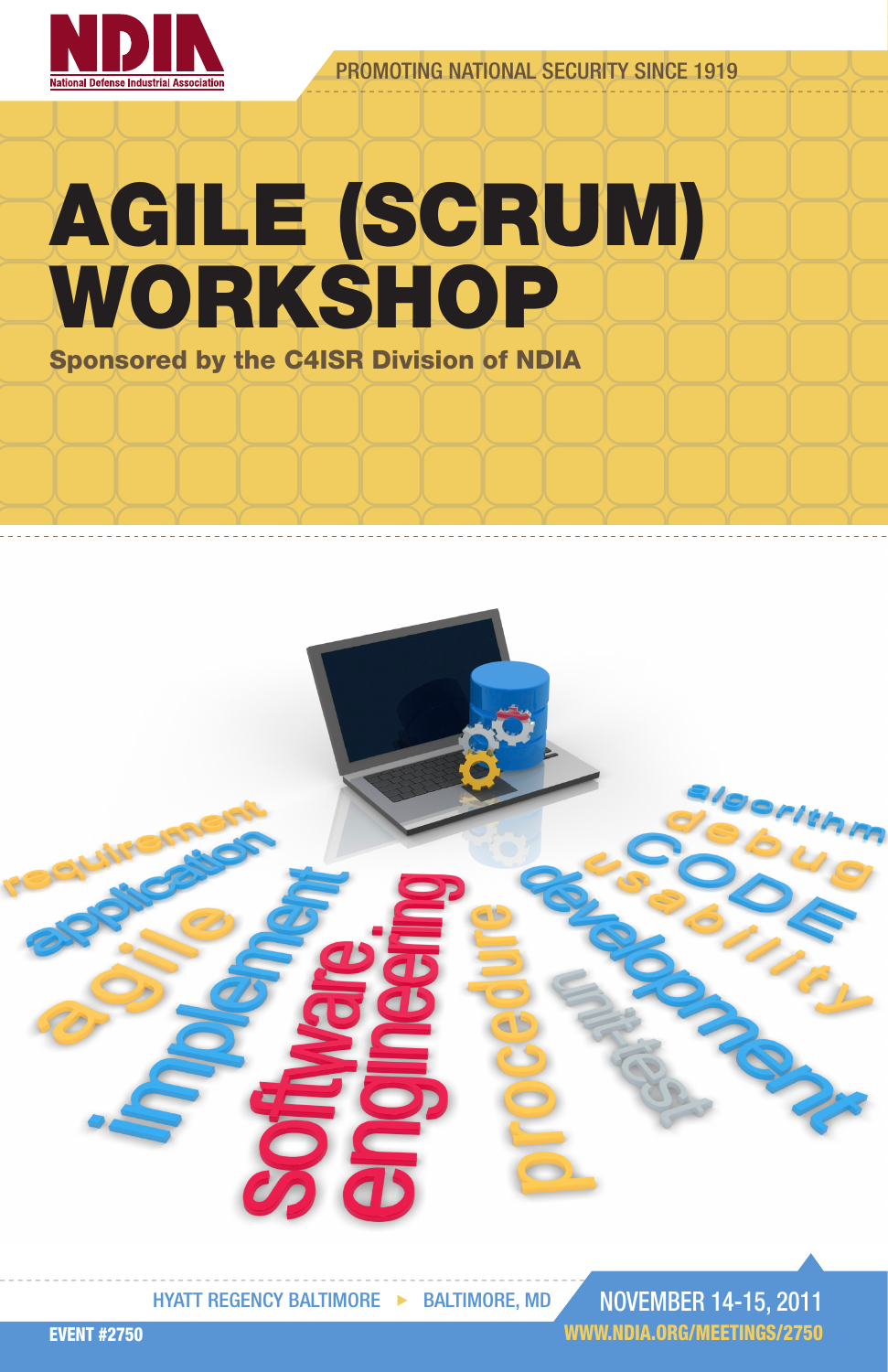AGILE (SCRUM) WORKSHOP **NOVEMBER 14-15, 2011**

## **MONDAY, NOVEMBER 14**

| 12:00 pm - 5:30 pm    | Registration Open - Constellation Ballroom Foyer (2nd Floor)                                                                                                                                                                               |
|-----------------------|--------------------------------------------------------------------------------------------------------------------------------------------------------------------------------------------------------------------------------------------|
| 1:00 pm $-$ 1:10 pm   | <b>WELCOME REMARKS</b> - Constellation A Ballroom<br>▶ Dr. Steve Kimmel, Senior Vice President, Alion Science & Technology;<br>C4ISR Division Chairman, NDIA<br>Mr. Michael Kutch, Senior Engineer, Joint Interoperability Test<br>Command |
| 1:10 pm $-$ 1:40 pm   | <b>KEYNOTE ADDRESS</b><br>• Ms. Jennifer Walsmith, Senior Acquisition Executive, National Security<br>Agency                                                                                                                               |
| 1:40 pm $-$ 1:50 pm   | <b>FACILITATION TEAM INTRODUCTION</b><br>• Mr. Michael Kutch, Senior Engineer, Joint Interoperability Test<br>Command<br>• Mrs. Suzanne Miller, Technical Staff, Software Engineering Institute                                            |
| 1:50 pm $-$ 2:00 pm   | AGILE UNIVERSITY: PRODUCT BACKLOG VS. REQUIREMENTS DOCUMENT<br>IN AN OPEN SPACE FORMAT<br>Mr. Lee Henson, Chief Agile Enthusiast, Davisbase Consulting                                                                                     |
| $2:00$ pm $- 2:45$ pm | <b>OPEN SPACE SESSION</b><br>Discuss current impediments to Agile in the workplace. Create a backlog of<br>user stories for workshop development                                                                                           |
| $2:45$ pm - $3:15$ pm | Afternoon Break                                                                                                                                                                                                                            |
|                       |                                                                                                                                                                                                                                            |

#### JENNIFER S. WALSMITH *National Security Agency Senior Acquisition Executive*

Ms. Walsmith has served as the Senior Acquisition Executive for the NSA since January 2006. In this role, she is responsible for all procurements in support of NSA's Signals Intelligence and Information Assurance missions. While managing the Agency's multi-billion dollar budget, she has focused on balancing acquisition discipline with mission agility. She has also placed a strong focus on leveraging industry expertise to maintain NSA's technological advantage.

#### SUZANNE MILLER *Technical Staff, Software Engineering Institute*

Mrs. Suzanne (SuZ) Miller is a senior member of the technical staff at the Software Engineering Institute of Carnegie Mellon University, working in the Acquisition Support Program's US Air Force team. Her most recent research has been focused on understanding the opportunities and barriers for using agile development methods in DoD settings.

#### JAMES BOSTON *Software Development Team Lead, USAF PEX*

Lt Col James Boston, USAF (Ret) is the Software Development Team Lead working on a squadron automation toolset for the USAF called Patriot Excalibur (PEX). PEX is an extraordinarily flexible operations management tool used by over 670 different Air Force squadrons executing a wide variety of missions. The program has used Agile development methodologies for over eight years, making it a pioneer in the practices in DoD.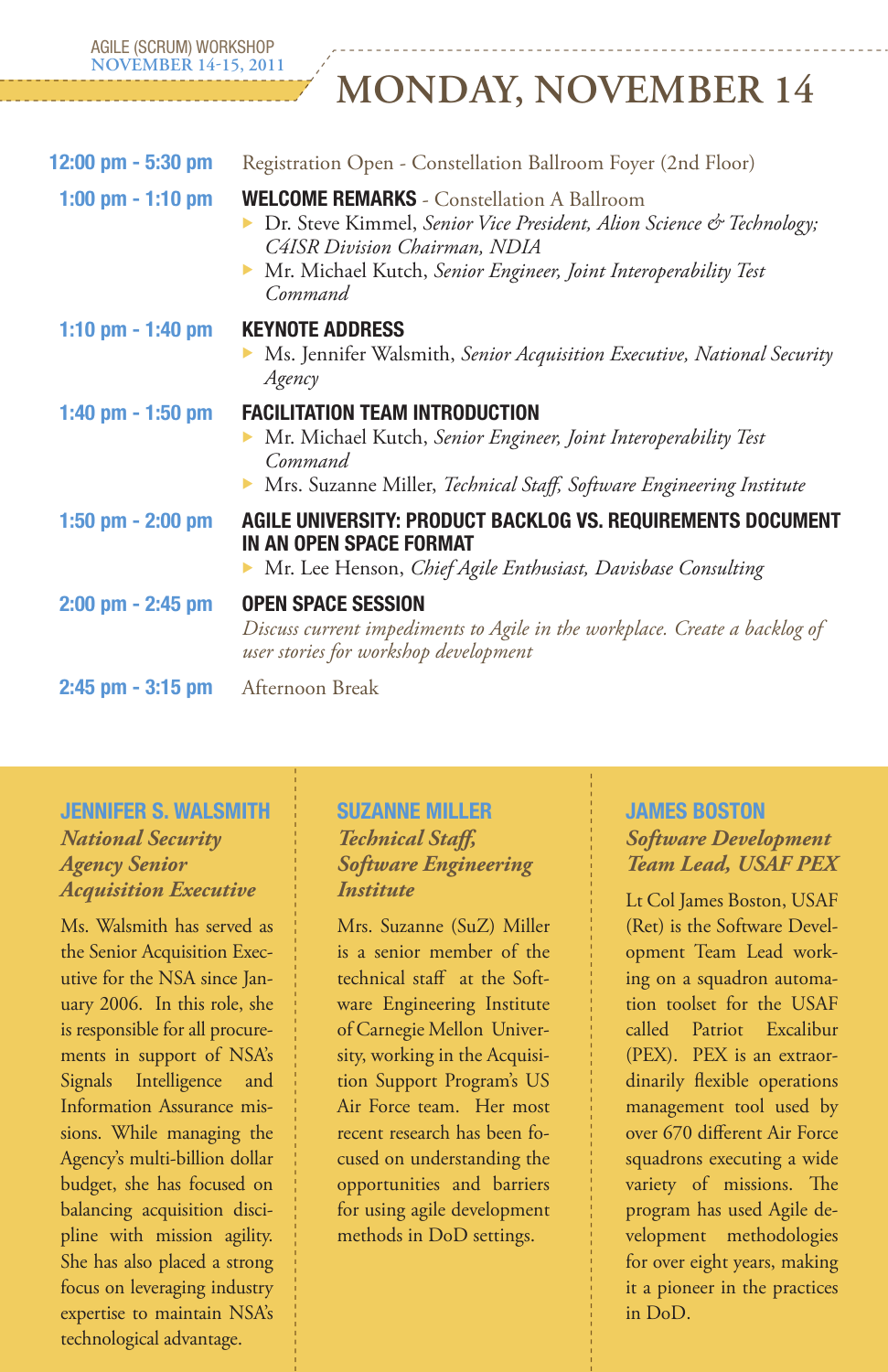| $3:15$ pm $-3:25$ pm  | AGILE UNIVERSITY: RELEASE PLANNING<br>• Mr. Lee Henson, <i>Chief Agile Enthusiast</i> , <i>Davisbase Consulting</i>                                                                                                                                                                                    |
|-----------------------|--------------------------------------------------------------------------------------------------------------------------------------------------------------------------------------------------------------------------------------------------------------------------------------------------------|
| $3:25$ pm - $3:55$ pm | <b>SESSION RESULTS &amp; SPRINT GROUP SELECTIONS</b><br>Develop sprint groups to address impediments identified in Open Space<br>Session. Break into sprint groups                                                                                                                                     |
| $3:55$ pm - 4:05 pm   | AGILE UNIVERSITY: SPRINT PLANNING<br>• Mr. Lee Henson, <i>Chief Agile Enthusiast</i> , <i>Davisbase Consulting</i>                                                                                                                                                                                     |
| $4:05$ pm - $4:45$ pm | SPRINT GROUP INTRODUCTION & PLANNING<br>Meet your Scrum Masters! Plan sprint group work for Tuesday                                                                                                                                                                                                    |
| $4:45$ pm $-5:00$ pm  | AGILE UNIVERSITY: MINI RETROSPECTIVE<br>• Mr. Lee Henson, <i>Chief Agile Enthusiast</i> , <i>Davisbase Consulting</i>                                                                                                                                                                                  |
| $5:00$ pm $-5:30$ pm  | AGILE WILL WORK IN DOD: THREE EXAMPLES<br>• Ms. Kelly Goshorn, Patriot Excalibur (PEX) Program Manager, U.S.<br>Air Force<br>$\triangleright$ Ms. Susi McKee, Operational C2 Instrumentation System (OC2IS)<br>Program Manager, U.S. Air Force<br>Mr. Dan Gahafer, Forge.mil Program Manager, DoD DISA |
| $5:30$ pm $-6:30$ pm  | Networking Reception Hosted by NDIA - Harborview Room                                                                                                                                                                                                                                                  |

### GREG SHARP

*Software Development Team Lead, USAF PEX* Mr. Greg Sharp is a Soft-

ware Development Team Lead working on a squadron automation toolset for the USAF, Patriot Excalibur (PEX). The product is a web-based, line of business application used to automate, track and organize daily activities in USAF squadrons. The program is widely recognized as one of the few that have successfully implemented Agile Development within DoD.

#### SUSI MCKEE *OC2IS Program Manager, U.S. Air Force*

Susana V. McKee has 25 years of DoD T&E experience. She is the 505th Test and Evaluation Group Technical Advisor and currently focuses on capabilities development and integration for the 505th Command and Control Wing (CCW) sites at Hurlburt Field, FL; Nellis AFB, NV; and Kirtland AFB, NM. Previously, Ms McKee was a Technical Advisor at the 505 CCW. That was preceded by her role as the Director of Test for the 605th Test and Evaluation Squadron's C2 and ISR testing efforts.

#### KELLY GOSHORN *Program Manager, USAF Flight Scheduling*

Ms. Goshorn is the Program Manager for USAF Flight Scheduling programs including PEX Squadron Automation and netcentric Commanders Decision Services winglevel effort. Goshorn pioneered the use of Agile Software Development melded with CMMI Level 3 discipline. Her programs put the end-user in control of priorities and delivered capabilities resulting in a highly adaptive development process that is quick to adapt to evolving requirements.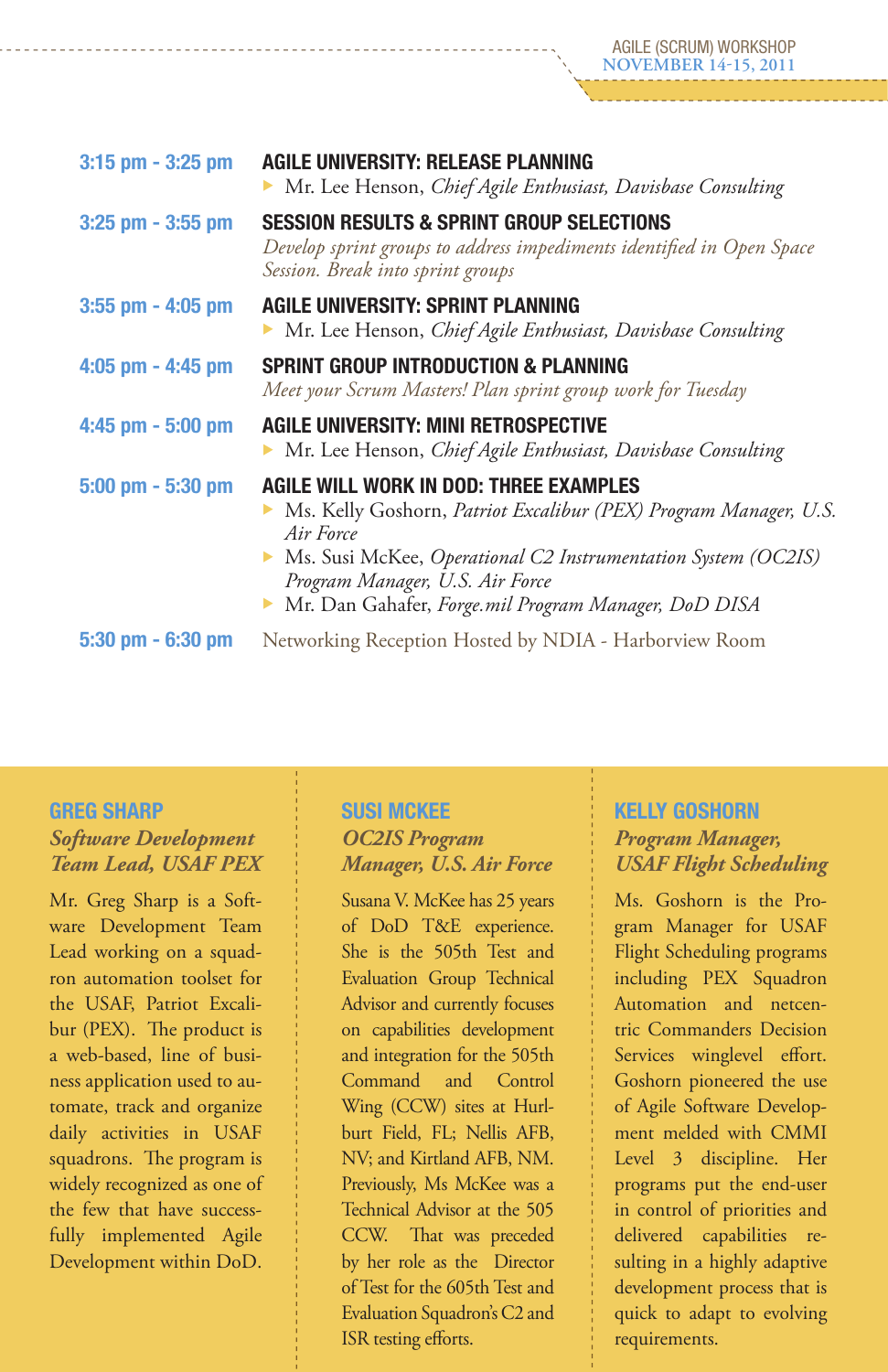AGILE (SCRUM) WORKSHOP **NOVEMBER 14-15, 2011**

**TUESDAY, NOVEMBER 15**

| 7:30 am - 5:00 pm     | Registration Open - Constellation Ballroom Foyer                                                                                                                                                                              |
|-----------------------|-------------------------------------------------------------------------------------------------------------------------------------------------------------------------------------------------------------------------------|
| $7:30$ am - 8:30 am   | Continental Breakfast                                                                                                                                                                                                         |
| $8:30$ am - $8:45$ am | <b>WELCOME REMARKS &amp; DAY 1 REVIEW</b> - Constellation A Ballroom<br>> Mrs. Suzanne Miller, Technical Staff, Software Engineering Institute                                                                                |
| $8:45$ am - $8:55$ am | <b>AGILE UNIVERSITY: WHAT'S "DONE"?</b><br>$\triangleright$ Mr. Lee Henson, <i>Chief Agile Enthusiast</i> , <i>Davisbase Consulting</i>                                                                                       |
| $8:55$ am - 10:00 am  | SPRINT GROUP WORK - "IDEAS FOR CHANGE"<br>Build integrated solutions that address the previously identified<br>impediments. Create presentations for "ideas for change"                                                       |
| 10:00 am - 10:15 am   | Morning Break                                                                                                                                                                                                                 |
| 10:15 am - 10:25 am   | AGILE UNIVERSITY: IMPORTANCE OF A "DEMO" AND HOW IT RELATES<br><b>TO OUR TASK</b><br>Mr. Lee Henson, Chief Agile Enthusiast, Davisbase Consulting                                                                             |
| 10:25 am - 11:00 am   | "DEMO" FROM SPRINT GROUPS                                                                                                                                                                                                     |
| 11:00 am - 11:10 am   | <b>AGILE UNIVERSITY: RETROSPECTIVES</b><br>$\triangleright$ Mr. Lee Henson, <i>Chief Agile Enthusiast</i> , <i>Davisbase Consulting</i>                                                                                       |
| 11:10 am - 11:45 am   | SPRINT RETROSPECTIVE - FISH BOWL EXERCISE<br>Participants discuss how it felt to work in an agile environment. What<br>solutions and outcomes were identified by the experience that can be brought<br>back to the workplace? |

#### STEVEN HUTCHISON *Principal Deputy, Developmental T&E*

Dr. Hutchison assumed the duties as the Principal Deputy, Developmental Test and Evaluation on 9 October 2011. Prior to this assignment, Dr. Hutchison served as the Test and Evaluation (T&E) Executive for the Defense Information Systems Agency. Dr. Hutchison has also served in the office of the Director, Operational Test and Evaluation (DOT&E) and the Army Test and Evaluation Command (ATEC).

#### MARK KRZYSKO *Deputy Director for Enterprise Information & OSD Studies*

In his position, Mr. Krzysko directs data governance, technical transformation and shared services efforts to make timely, authoritative acquisition information available to support oversight of DoDs major programs; a portfolio totaling more than \$1.6 trillion of investment funds over the lifecycle of the programs. Mr. Krzysko also oversees Federally Funded Research and Development Centers and University Affiliated Research Centers.

#### MICHAEL KUTCH *Senior Engineer, Joint Interoperability Test Command*

Mr. Michael Kutch is a patterns expert and a systems engineer working for the Joint Interoperability Test Command at Fort Huachuca, Arizona. Kutch received his BS in electrical engineering from the Virginia Polytechnic and State University in 1988, and his MS in systems engineering from the Southern Methodist University in Dallas. He is currently working with agility in testing and organizations, and started the JITC Agile Center of Excellence.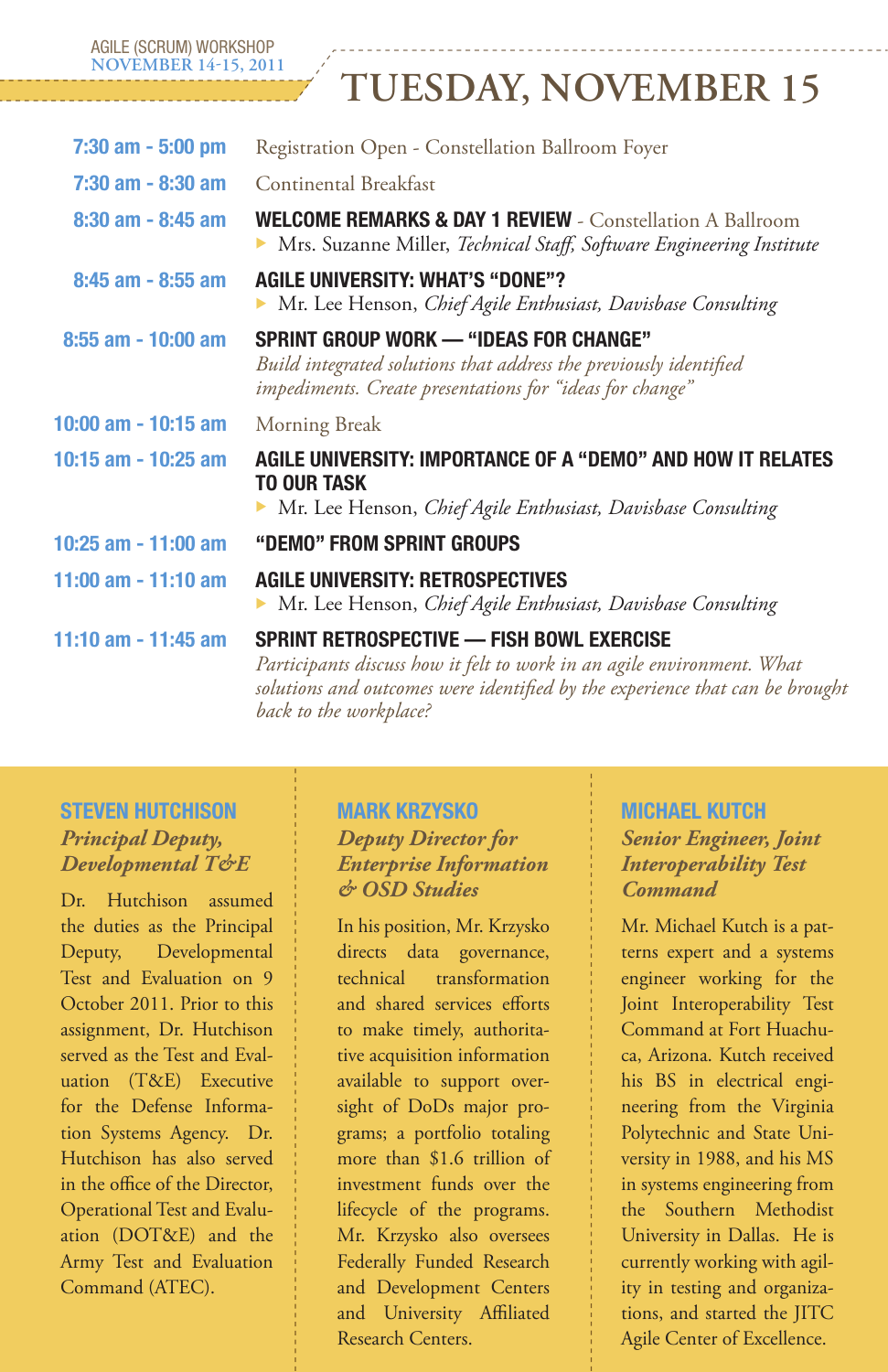| 11:45 am - 12:00 pm   | AGILE COACHES SUMMARY & TEAM EXPERIENCE<br>Mr. Michael Kutch, Senior Engineer, Joint Interoperability Test<br>Command                                                                                     |
|-----------------------|-----------------------------------------------------------------------------------------------------------------------------------------------------------------------------------------------------------|
| 12:00 pm $-$ 1:00 pm  | Luncheon - Pisces Ballroom (15th Floor)                                                                                                                                                                   |
| 1:00 pm $- 2:00$ pm   | <b>GOVERNMENT POLICY MAKERS DISCUSS DEMOS</b><br>Dr. Steven Hutchison, Principal Deputy, Developmental T&E<br>Mr. Mark Krzysko, Deputy Director for Enterprise Information & OSD<br><i><u>Studies</u></i> |
| $2:00$ pm $-3:00$ pm  | <b>NDAA SEC 804 PROGRESS</b><br>• Mr. Ronald W. Pontius, <i>Director</i> , C2 Programs & Policy, Office of the<br>Assistant Secretary of Defense for Networks and Information Integration                 |
| $3:00$ pm $-3:15$ pm  | <b>WORKSHOP SUMMARY</b><br>• Dr. Steve Kimmel, Senior Vice President, Corporate Development, Alion<br>Science & Technology; NDIA C4ISR Division Chairman                                                  |
| $3:15$ pm $-3:30$ pm  | Afternoon Break                                                                                                                                                                                           |
| $3:30$ pm $- 4:30$ pm | <b>OPEN SPACE GROUP WORK</b><br>Networking group discussions. Firming relationships for further contact.                                                                                                  |
| $4:30$ pm $- 4:45$ pm | <b>OPEN SPACE GROUP OUTBRIEFS</b>                                                                                                                                                                         |
| $4:45$ pm - 5:00 pm   | <b>CLOSING REMARKS &amp; WORKSHOP SUMMARY</b><br>Dr. Steve Kimmel, Senior Vice President, Corporate Development, Alion<br>Science & Technology; NDIA C4ISR Division Chairman                              |

#### STEVE KIMMEL

*Senior VP, Corporate Development, Alion Science & Technology*

Dr. Kimmel directs Alion's professional engineering and technology solutions strategic efforts associated with homeland and defense security, operations support, modeling and simulation, information and wireless communication, technology integration, chemical-biotechnologynuclear engineering, human terrain and intelligence, explosive sciences, marine and naval engineering.

#### LEE HENSON *Chief Agile Enthusiast, Davisbase Consulting*

Lee's 12 years of experience spans a broad array of software production roles and responsibilities. He is currently one of just over 100 Certified Scrum Trainers worldwide and has Certified well over 1000 ScrumMasters and Product Owners. Lee has worked hands on as a GUI web developer, quality assurance analyst, automated test engineer, senior product manager, senior project manager, Scrum-Master, agile coach, consultant, and ADDIE training professional.

#### RONALD PONTIUS *Director, C2 Programs & Policy, OASD (NII)*

Mr. Pontius is responsible for the development and implementation of Department-wide C2 policy and direction, and executes the responsibilities of the Principal Staff Assistant for C2 on behalf of the ASD (NII). He is responsible for conducting program and crossprogram evaluations of all Service and Agency C2 activities in areas of systems engineering, system acquisition, resource management, and systems integration and test.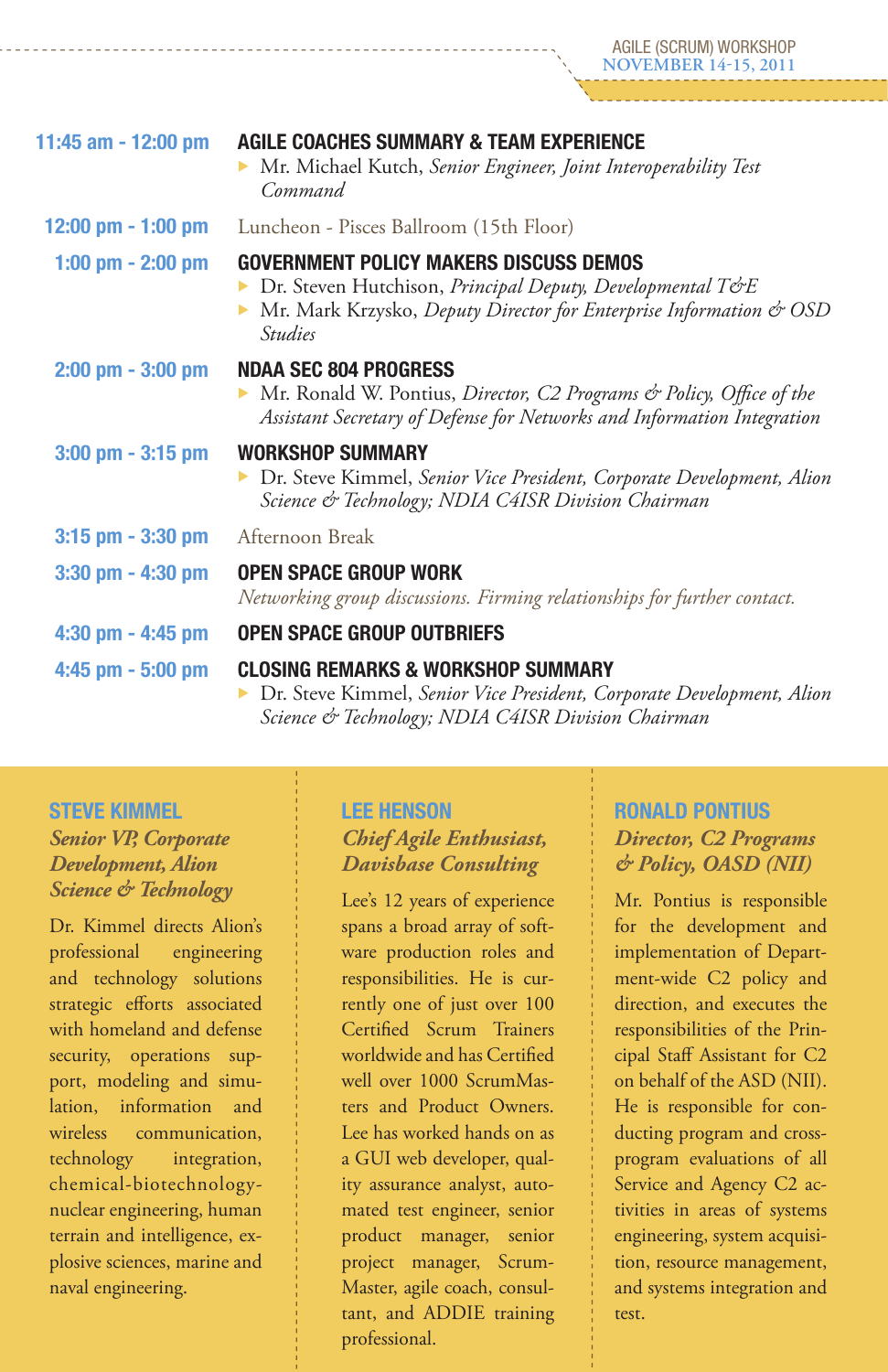## **THANK YOU TO OUR SPONSOR!**



VersionOne is recognized by agile practitioners as the leader in agile management tools. By simplifying the process of planning and tracking agile software projects, we help development teams consistently deliver software faster.

Since 2002, companies such as Adobe, Boeing, Intuit, Lilly, Lockheed Martin, Oppenheimer, Qualcomm, Sabre and Siemens have turned to VersionOne to help provide greater value to their customers. Today more than 30,000 teams in over 170 countries use VersionOne's agile project management tools to streamline and standardize their agile development efforts.

Built specifically for Agile methods, VersionOne offers the most feature rich, easy to use agile management tool available. Using VersionOne, all project stakeholders can work together to easily coordinate project plans, priorities and progress. Providing over 60 reports and dashboards, no other Agile management tool delivers more project visibility and insight.

Whether you're a small, single agile team just getting started with agile development or a multiteam, global enterprise, with VersionOne you'll get the best tools in the industry backed by pioneers in agile planning and management.

Agile Made Easier @ VersionOne.com.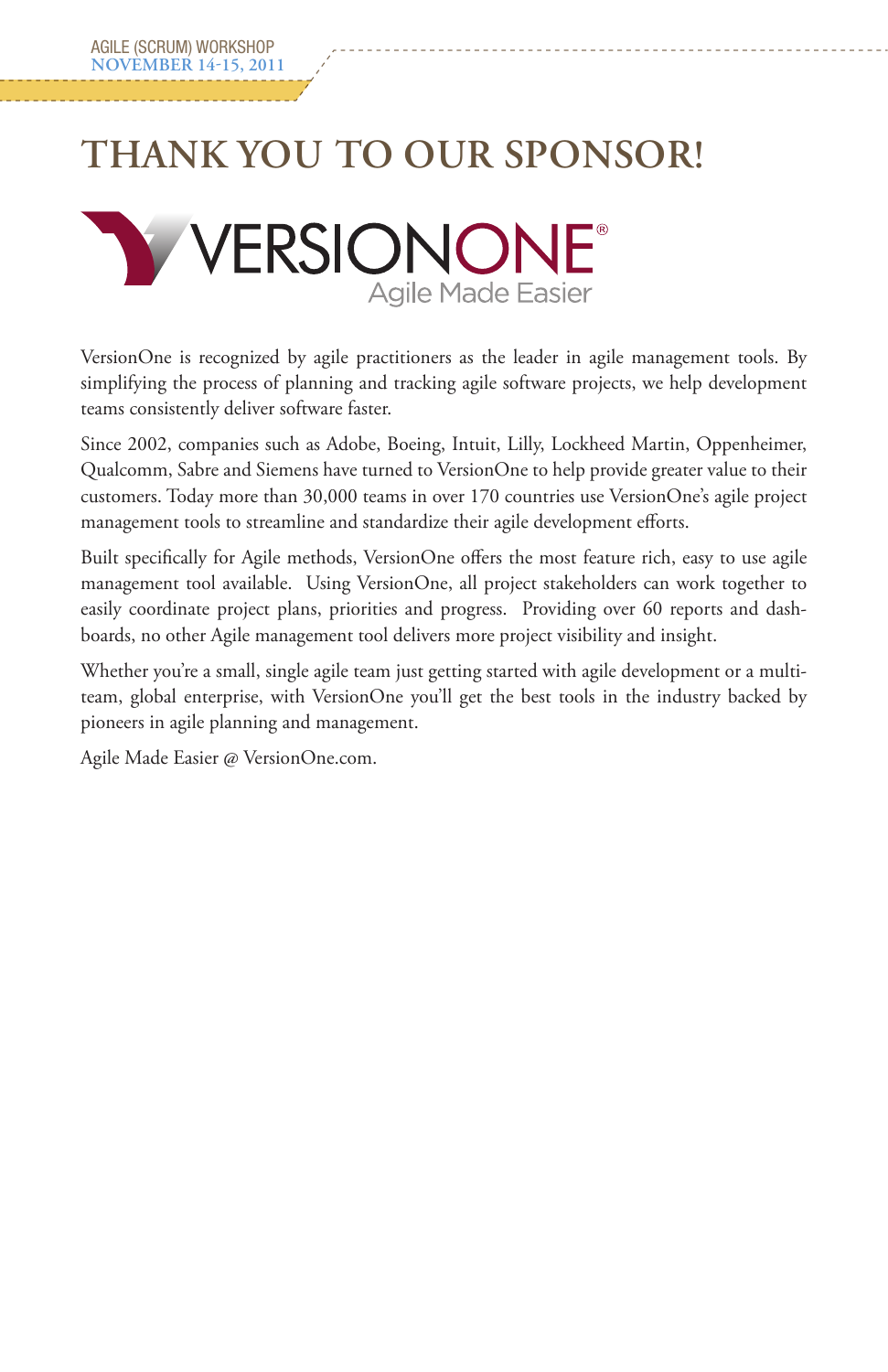| AGILE (SCRUM) WORKSHOP<br>NOVEMBER 14-15, 2011 |
|------------------------------------------------|
|                                                |
|                                                |
|                                                |
|                                                |
|                                                |
|                                                |
|                                                |
|                                                |
|                                                |
|                                                |
|                                                |
|                                                |
|                                                |
|                                                |
|                                                |
|                                                |
|                                                |
|                                                |
|                                                |
|                                                |
|                                                |
|                                                |
|                                                |
|                                                |
|                                                |
|                                                |
|                                                |
|                                                |
|                                                |
|                                                |
|                                                |
|                                                |

-----<br>...